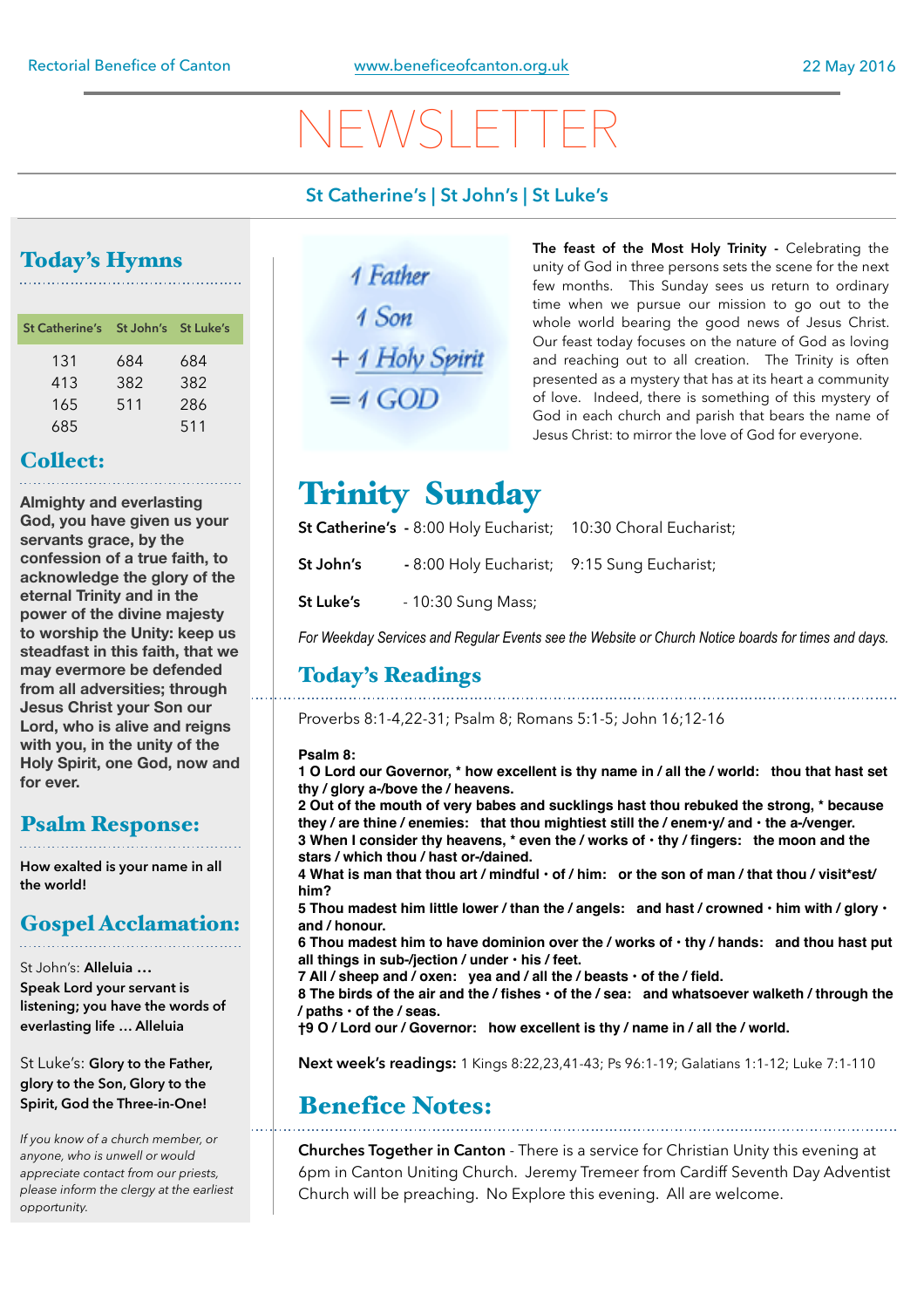### Rectorial Benefice of Canton [www.beneficeofcanton.org.uk](http://www.beneficeofcanton.org.uk) 22 May 2016

**Benefice Together** - Next Sunday is the 5th Sunday of May and our tradition is to have one service only that day to allow the benefice to worship together as a parish community. Next week the service is in St John's at 10:30 pm.

**PCC and Action Team Meetings:** The next meeting of the PCC is on Sunday 5 June at 7pm; Buildings Team meets on 24 May in St Luke's at 7:30 pm; Pastoral Care team meets on Tuesday 7 June at 7:30 pm in St John's.

**Confirmation Programme 2016** - The next meeting is Sat 28 May at 11:30 in the Vicarage. Forms available online. **Messy Church** - June's Messy Church is in St John's at 4:00 pm on 12 June . Theme: story of Esther. Planning meeting is today at 5pm in St John's. The Ecumenical Service in Canton Uniting follows this at 6pm.

**Youth Club** - The Youth Club is open to children in year 6 and upwards from 7-9pm on Mondays and Fridays (see website). **Newsletter items** - any items for inclusion in the newsletter please send to Linsay Jones [linsaycoolhouse@hotmail.com](mailto:linsaycoolhouse@hotmail.com) .

Space is limited. If you'd like an email copy of the newsletter and readings please ask Sheila on [mgsmkelly1@gmail.com](mailto:mgsmkelly1@gmail.com)  **Home Group -** bible study group, looking at the Sunday gospel readings, meets every Thurs in St John's 7-9pm. For more details contact Andrew Sims: 02920 344641 [maxsimsim@hotmail.com](mailto:maxsimsim@hotmail.com) 

### St Catherine's Notes:

**Bookings -** To book the Hall contact the clergy or email [hall.stcatherines@gmail.com.](mailto:hall.stcatherines@gmail.com) **Summer Fair** - 25 June. Advance notice that the usual help is needed. More details soon **Midweek Services:** Holy Eucharist this Wednesday at 11:00 am

## St John's Notes:

**Eucharist Settings Consultation** - Please see our website for the shortlist of the new musical offerings and let David Morgan or the clergy know your order of preference.

**Monthly Lunch** - The next monthly lunch at St John's is Friday 27th May at 12 noon.

**Corpus Christi -** The feast known as Thanksgiving for Holy Communion will be celebrated on Thurs in St John's at 10:30. **Ty Bronna** - this month's collection for Ty Bronna is cereals.

**Church Booking -** To book the church please contact the clergy. For concerts contact Gill Winton (see website). **Midweek Services:** Holy Eucharist on Thursdays at 10:30

## St Luke's Notes:

**Sparkling Afternoon Tea** - Sat 18 June in the hall from 3:30 pm for the Queen's 90th birthday. A glass of prosecco will add to the fayre. Ticket £6.50 from Margaret Williams, Sue Bainton or the churchwardens.

**Women's Group** - Thursday 26th May 7.30 Park View Café. Margaret Jones- Home to Bardsey.

**Christian Aid Week** - Thanks to all those who have collected in streets or are donating to CA. Please give bags, filled

envelopes today to Diana, Lynda or Brenda. There is extra time before we count the final total.

**Photo group** with Paul Jones on Mondays in St Luke's from 7 -9pm. £5 per session.

**Hall Bookings -** To book the Hall please contact Jackie or Haydn Page on 029 2091 3808 [haydnpage@hotmail.co.uk](mailto:haydnpage@hotmail.co.uk) **Midweek Services:** Masses at 10:00 am on Tuesdays and Wednesdays; 6:30 pm on Fridays; and 10:30 am on Saturdays**.**

**Recently Departed:** Maria Lloyd, Margaret Gibbs, Gail Lewis, Eileen Price

### This Week in the Benefice: (Diocesan Prayer / Anglican Prayer Cycle / Events and Services)

**Sun 22** Abercynon: Dr Sarah Rogers (Pin C) Pray for La Iglesia Anglicana de Mexico; **Trinity Sunday** 

**Mon 23** Aberdare St Elvan, Robert Davies (V); Diocese of Christ the King (SA);

**Tues 24** Aberdare St Fagan, Richard Green (V); Christchurch (NZ); **Charles and John Wesley;** 

**Wed 25** The Dean and Archdeacons; Chubu (Japan); **St Bede;** 

**Thur 26** Cwmbach, Ven. Christopher Smith (PinC); Clogher (Ireland); **CORPUS CHRISTI**;

**Fri 27** Hirwaun, Ceirion Rees (PinC) Coimbatore (India); **St Augustine of Canterbury**

**Sat 28** Mountain Ash and Miskin, Michael Jones (V); **St Melangell;** 

**Sun 29** Penrhiwceiber, Matthewstown and Ynysboeth; Anglican Centre in Rome; **Trinity 1**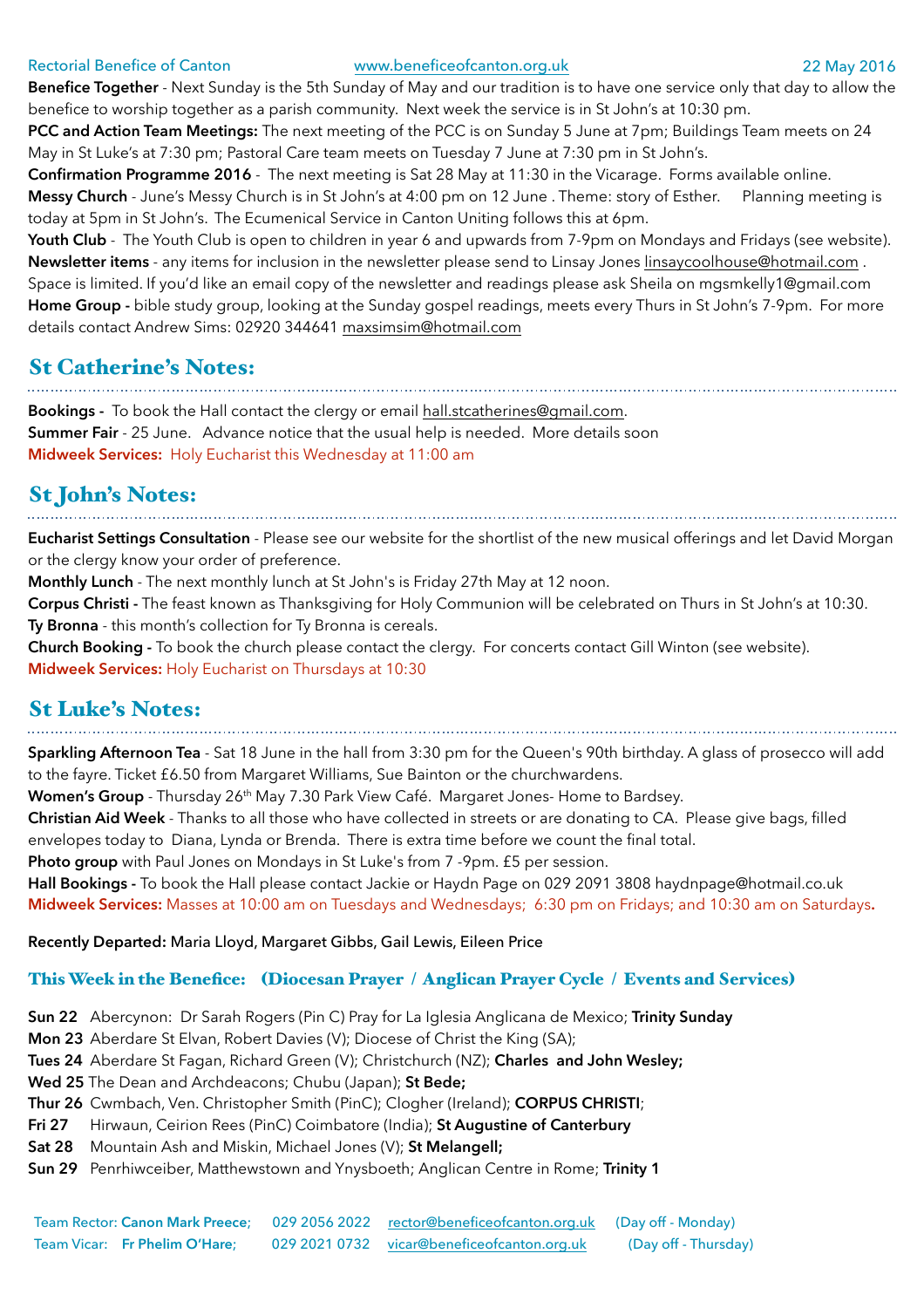### **22 May 2016 – Trinity Sunday**

### **Collect of the Day**

Almighty and everlasting God, you have given us your servants grace, by the confession of a true faith, to acknowledge the glory of the eternal Trinity and in the power of the divine majesty to worship the Unity: keep us steadfast in this faith, that we may evermore be defended from all adversities; through Jesus Christ your Son our Lord, who is alive and reigns with you, in the unity of the Holy Spirit, one God, now and for ever.

### **First Reading**

A reading from the book of Proverbs.

Thus says the wisdom of God: Does not wisdom call, and does not understanding raise her voice? On the heights, beside the way, at the crossroads she takes her stand; beside the gates in front of the town, at the entrance of the portals she cries out: 'To you, O people, I call, and my cry is to all that live. 'The LORD created me at the beginning of his work,

the first of his acts of long ago. Ages ago I was set up, at the first, before the beginning of the earth. When there were no depths I was brought forth, when there were no springs abounding with water. Before the mountains had been shaped, before the hills, I was brought forth – when he had not yet made earth and fields, or the world's first bits of soil. When he established the heavens, I was there, when he drew a circle on the face of the deep, when he made firm the skies above, when he established the fountains of the deep, when he assigned to the sea its limit, so that the waters might not transgress his command, when he marked out the foundations of the earth, then I was beside him, like a master worker; and I was daily his delight, rejoicing before him always, rejoicing in his inhabited world and delighting in the human race.'

This is the word of the Lord. **Thanks be to God.** 

*Proverbs 8.1-4,22-31*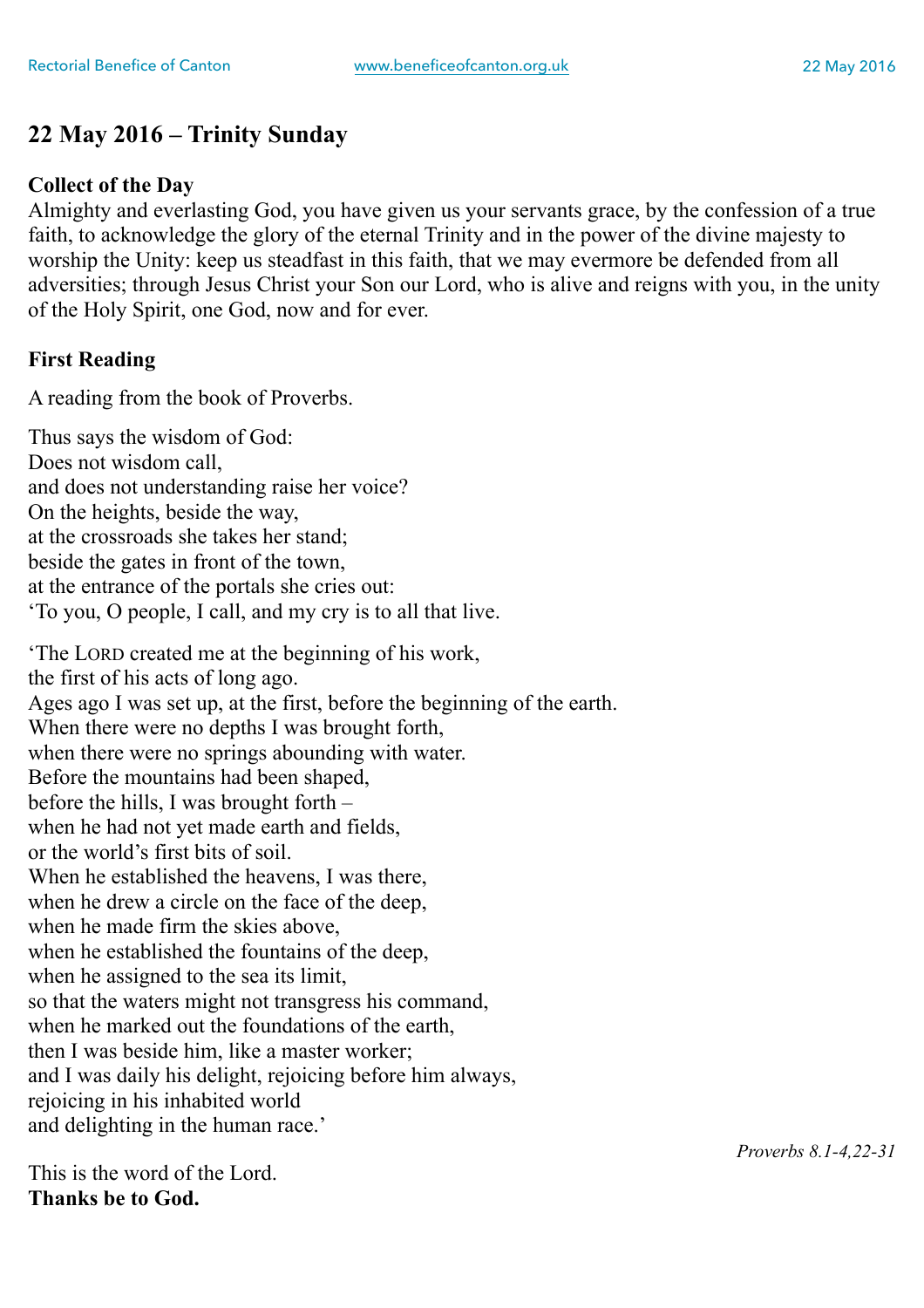*Psalm 8*  R **How exalted is your name in all the world!**  O Lord our governor, how exalted is your name in all the world! Out of the mouths of infants and children your majesty is praised above the heavens. You have set up a stronghold against your adversaries, to quell the enemy and the avenger. **R** 

When I consider your heavens, the work of your fingers, the moon and the stars you have set in their courses, What are mortals, that you should be mindful of them? mere human beings, that you should seek them out? You have made them little lower than the angels; you adorn them with glory and honour. **R** 

You give them mastery over the works of your hands; and put all things under their feet, All sheep and oxen, even the wild beasts of the field, The birds of the air, the fish of the sea, and whatsoever moves in the paths of the sea. **R**  O Lord, our governor, how exalted is your name in all the world!

### R **How exalted is your name in all the world!**

### **Second Reading**

A reading from the letter of Paul to the Romans.

Since we are justified by faith, we have peace with God through our Lord Jesus Christ, through whom we have obtained access to this grace in which we stand; and we boast in our hope of sharing the glory of God. And not only that, but we also boast in our sufferings, knowing that suffering produces endurance, and endurance produces character, and character produces hope, and hope does not disappoint us, because God's love has been poured into our hearts through the Holy Spirit that has been given to us.

*Romans 5.1-5* 

This is the word of the Lord. **Thanks be to God.**

### **Gospel**